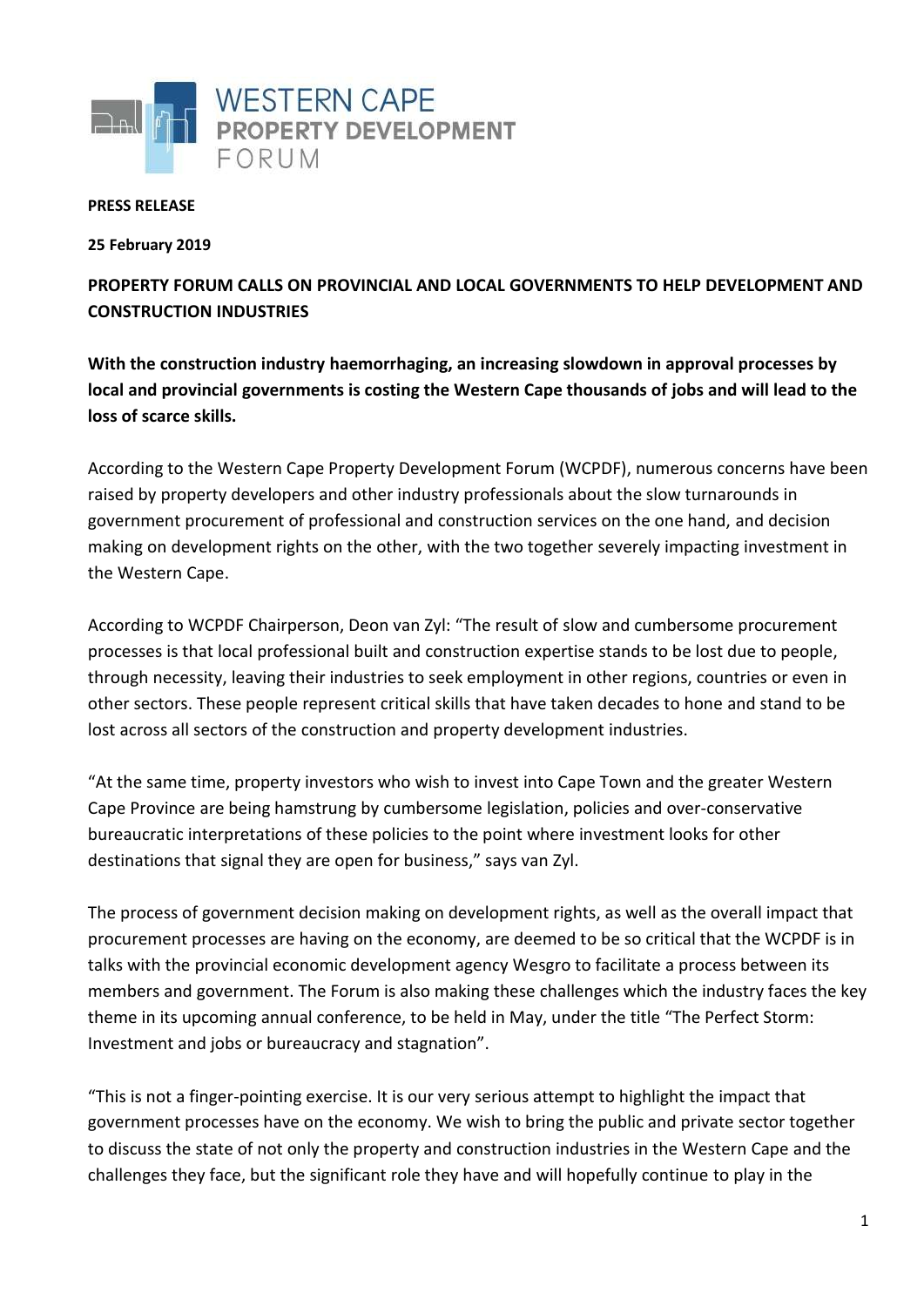economic development of this province and indeed the country, and we're very grateful to Wesgro for recognising how important these industries are to the economy."

This comes at a time when there are critical social priorities which also need the development industry's attention. Recent objections lodged by activist organisation Ndifuna Ukwazi have highlighted the plight for affordable accommodation. Yet its selected form of engagement, by means of objections and appeals, are delaying and even halting a substantial number of targeted development projects.

Says Van Zyl: "We, as the industry, are literally caught in the cross hairs as social housing activists battle this out with City and Province. While the Forum fully recognises the right to lodge objections and appeals in terms of legislation, the real crux of the matter now lies in how long it is taking local government to assess and deal with these objections and appeals.

"The result of this is that the property development and construction industries are being penalised and treated as collateral damage while other battles play out."

Van Zyl further notes that upcoming micro developers in townships could outperform government in future on housing delivery: "Again, very little is being done to facilitate this new sector which also faces the same plethora of legislation and conservative policies that formal industry faces."

Social housing also registers on the Forum's agenda: "In acknowledging that the private sector must play a role in facilitating this, the WCPDF has been engaging with affordable housing for well over a year. We were encouraged when the City initiated the all-important policy document around inclusionary housing and facilitated formal engagement with industry. Yet the policy development process now appears to have stalled."

Having eagerly participating in the Foreshore and Salt River/Woodstock tenders which included social housing requirements, the development industry has been looking forward to new investment and construction opportunities. The Foreshore Freeway Precinct project, however, has been cancelled and industry still awaits the opening of the Salt River/Woodstock tenders that closed a year ago. This, too, van Zyl argues, illustrates the lack of understanding by authorities for the development industry which has invested enormous time, effort and costs to prepare viable development options for the City.

"We keep on hearing how government should not incur frivolous and wasteful expenditure. But what about government processes causing the private sector to incur wasteful expenditure?" asks van Zyl.

Part of the Forum's objectives is also to dispel some of the "myths of property development" adds Van Zyl: "For example, although building activity in the CBD and Atlantic Seaboard areas of Cape Town creates the illusion that the development sector is booming, property price corrections of up to 20% are a clear indication that the sector will slow down considerably in the next year, leading to further job losses in construction. This is not withstanding the ongoing escalation in land prices, partly caused by the inflationary effect of slow and cumbersome statutory processes which the property sector needs to endure before investment can take place in the form of bricks and mortar. This does not stop